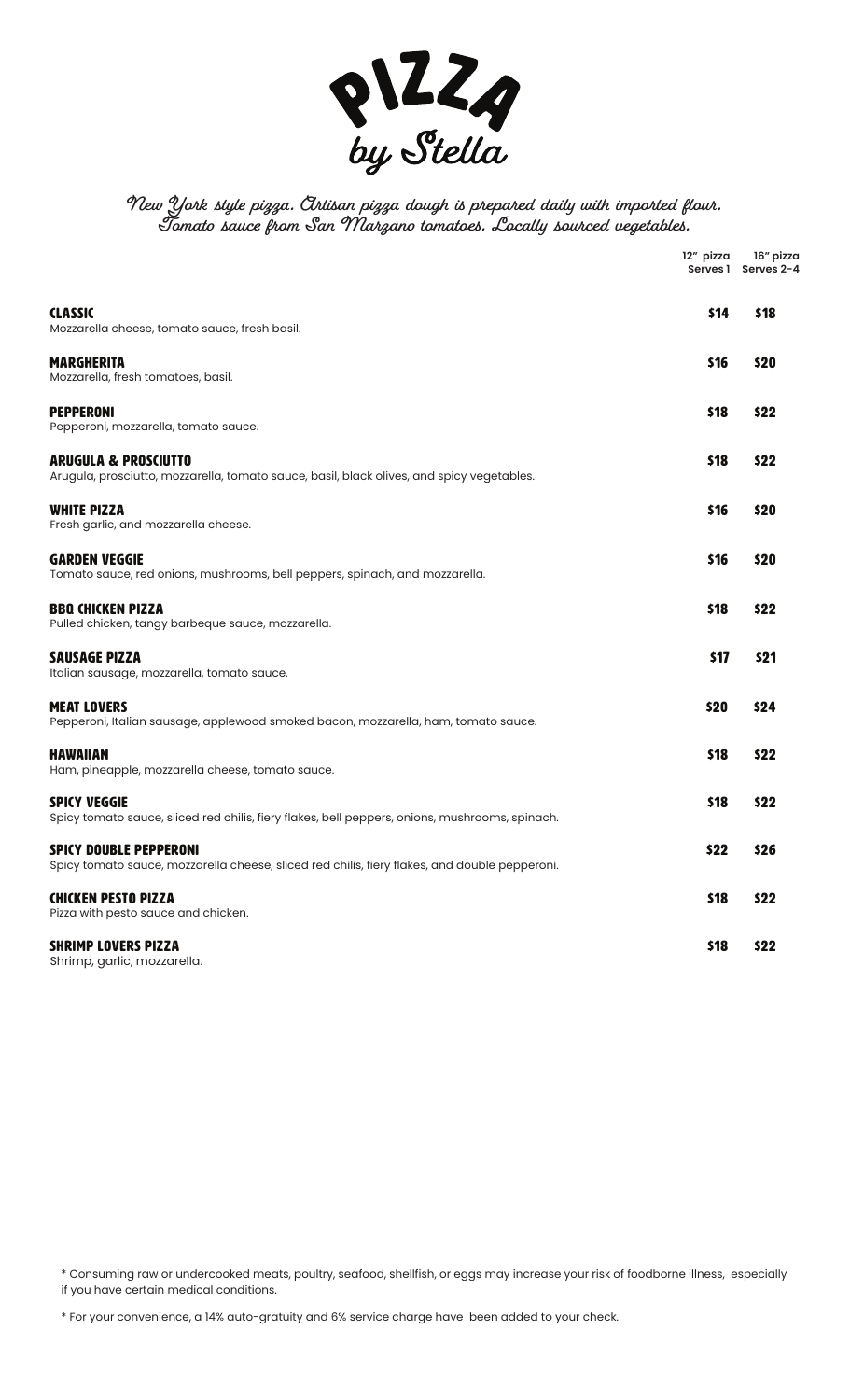

# BREAKFAST FAVORITES

#### FRESH FRUIT SALAD \$12

#### Assortment of fresh fruit topped with yogurt, honey, and granola.

# SANTA FE FRENCH TOAST **\$12** Slices of challah bread, griddled golden in Santa Fe Railroad

tradition, sprinkled with powdered sugar, and served with Vermont maple syrup. Add: bacon +\$3.

# HEARTY HOMEMADE GRANOLA BOWL \$12

Bowl of creamy vanilla yogurt, topped with granola and fresh strawberry.

#### Avocado Toast \$12

Mashed avocado spread over seven-grain toasted bread with tomatoes, herbs, sprinkled with imported salt. Add: three eggs any style or bacon + \$3, or salmon +\$6.

#### PROTEIN POWER PLATE NEWSLESS AND STRUCKLESS AND STRUCKLESS AND STRUCKLESS AND STRUCKLESS AND STRUCKLESS AND STRUCKLESS AND STRUCKLESS AND STRUCKLESS AND STRUCKLESS AND STRUCKLESS AND STRUCKLESS AND STRUCKLESS AND STRUCKLES

Three eggs served your way with a choice of grilled chicken breast or salmon. Served with avocado and tomato.

#### GRILLED COUNTRY HAM \$14

Grilled country ham, three scrambled eggs covered in melted cheddar cheese.

#### STEAK N EGGS CUBANO \$16

6 ounces of tender skirt steak, grilled to order, topped with three eggs served your way. Served with golden French fries.

# TAVERN Breakfast \$15

Three eggs your way, a choice of bacon, ham, or sausage. Served with breakfast potatoes, fresh fruit, or avocado and tomato. Includes fresh-squeezed orange juice and a bottomless cup of coffee.

# BREAKFAST SANDWICHES & WRAPS

Served with a choice of fresh fruit, breakfast potatoes, or tomatoes and avocado. Cuban roll, seven-grain roll, or wrap.

#### BREAKFAST SANDWICH \$13

Three scrambled eggs, melted cheese, and your choice of applewood smoked bacon, thick-cut ham, or sausage links. Served with breakfast potatoes, fresh fruit, or avocado and tomato.

#### SPICY BAJA WRAP \$14

Three scrambled eggs, spicy pepperoni, red onion, cheddar cheese, pico de gallo, and chipotle sauce. Served with breakfast potatoes, fresh fruit, or avocado and tomato.

#### VEGGIE WRAP **\$12**

Spinach, avocado, peppers, caramelized onions, scrambled eggs, feta cheese.

#### CRISPY CHICKEN BREAKFAST WRAP \$14

Crispy chicken, applewood smoked bacon, scrambled eggs, and cheddar cheese.

#### BACON SANDWICH \$14

Three scrambled eggs, applewood smoked bacon and melted cheddar cheese. Served with breakfast potatoes, fresh fruit or avocado, and tomatoes.

#### GRILLED SALMON SANDWICH **\$14**

Avocado, spinach, tomatoes, scrambled eggs, and our special sauce.

#### HAM N EGGS SANDWICH  $\sim$  515

Country ham, three scrambled eggs, Hollandaise sauce.



# SCRAMBLES \$12

Three scrambled eggs served with your choice of breakfast potatoes, fresh fruit, or avocado and tomato.

#### ITALIAN

Mozzarella, tomatoes, basil, and onions.

#### **WESTERN**

Ham, bell peppers, onions, and cheddar cheese.

#### VEGGIE

Tomatoes, spinach, onions, bell peppers, and cheddar cheese.

#### GREEK

Kalamata olives, bell peppers, and feta cheese.

#### SPINACH AND BACON

Spinach, applewood smoked bacon, tomatoes, and onions.

#### MEXICAN

Ham, sharp cheddar cheese, pico de gallo, and cilantro.

#### SPICY

Tomatoes, spicy chopped fresh jalapeño peppers, cheddar cheese.

#### YOUR WAY

Three scrambled eggs with your choice of three toppings: tomatoes, onions, jalapeño pepper, mushrooms, spinach, peppers, ham, applewood smoked bacon, sausage, feta, cheddar, or mozzarella.

# Benedict \$15

Served with breakfast potatoes, fresh fruit, or avocado and tomato.

#### CLASSIC

Country style ham, three poached eggs, Hollandaise sauce.

#### SPINACH EGGS BENEDICT

Spinach, caramelized onions, three poached eggs, and Hollandaise sauce.

#### Avocado BENEDICT

Avocado slices and tomatoes, three poached eggs, and Hollandaise sauce.

#### Grilled Salmon Benedict

Grilled salmon, three poached eggs, and Hollandaise sauce.

#### BACON Benedict

Applewood smoked bacon, three poached eggs, Hollandaise sauce.

# Pancakes

SHORT STACK \$8 & BIG STACK \$10

Stack of fluffy housemade buttermilk pancakes.

#### CLASSIC 514 A big stack of pancakes topped with applewood smoked bacon.

| <b>BERRIES PANCAKES</b><br>Local seasonal berries on top of a big stack of pancakes with<br>whipped cream. | 514  |
|------------------------------------------------------------------------------------------------------------|------|
| ALL FAVORITE<br>Stack of fluffy buttermilk pancakes topped with sliced bananas,                            | \$12 |
| <b>NUTELLA PANCAKES</b><br>Smothered in a gooey hazelnut-chocolate spread.                                 | \$12 |

| critection can in a globol indication critecture opiqual |  |
|----------------------------------------------------------|--|
| <b>CHOCOLATE CHIP PANCAKES</b>                           |  |

Topped with chocolate sauce and whipped cream.

| <b>WEDDING CAKE</b>                                        | <b>S14</b> |
|------------------------------------------------------------|------------|
| A pile of pancakes layered with applewood smoked bacon and |            |
| topped with scrambled eggs and maple syrup.                |            |

#### SAUSAGE, EGGS, AND PANCAKES \$14

Pancakes, breakfast sausage, and three scrambled eggs.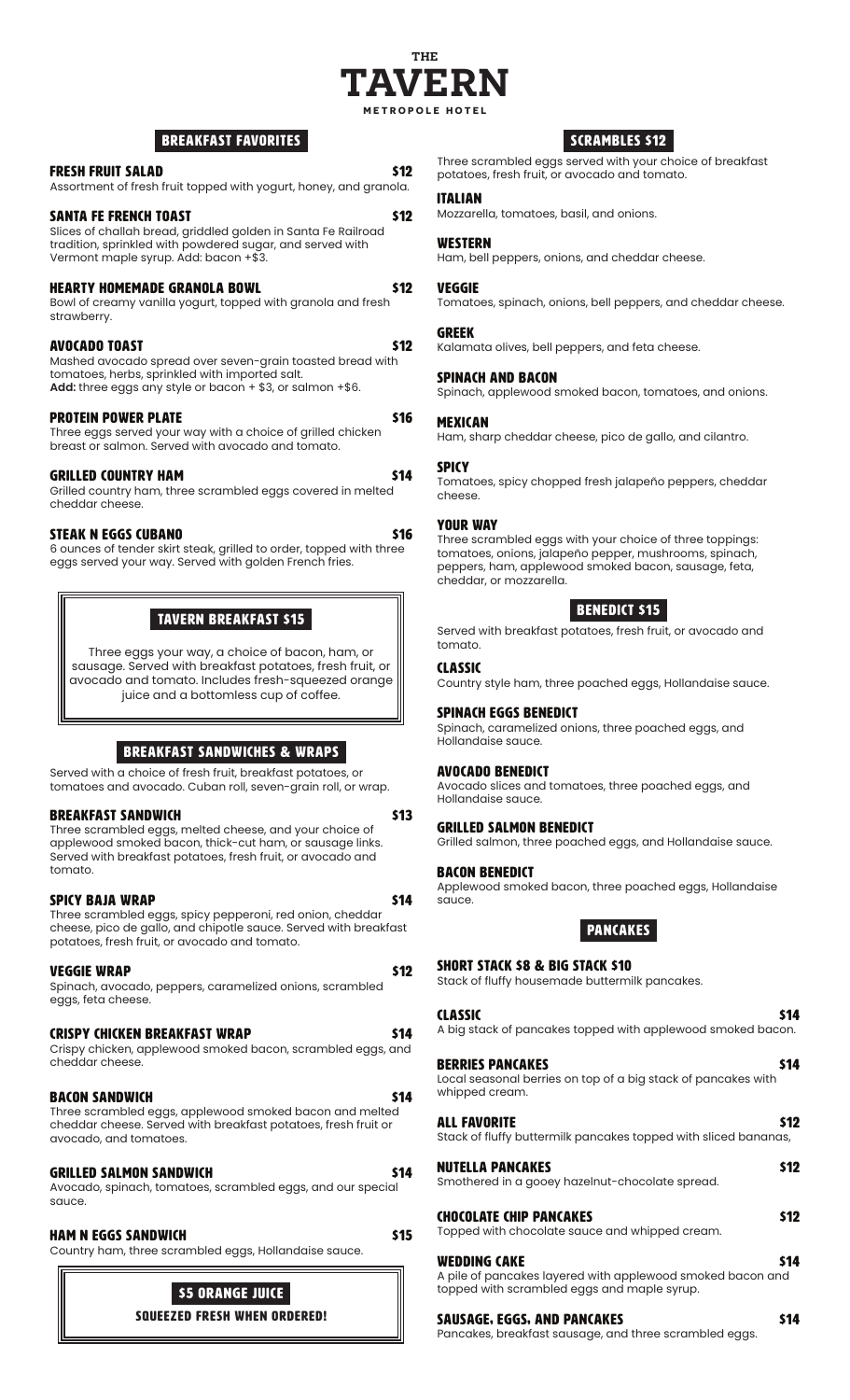

# SMALL PLATES \$12

# ASSORTED CHEESE board and Fresh Cut Fruit

Imported and domestic cheeses and fresh-cut seasonal fruit.

# Charcuterie Meat Board

Country ham, Prosciutto, Pepperoni, and arugula.

# CRISPY CALAMARI

Crispy calamari served with spicy marinara sauce.

# Truffle Fries

Parmesan cheese, parsley, and bacon bits.

# CHICKEN FINGERS

Crispy chicken fingers with BBQ or honey mustard dipping sauce.

# CHICKEN WINGS

With BBQ or Nashville hot sauce, blue cheese.

#### NACHOS

Melted cheddar, ground beef, salsa, and hot sauce.

# SHRIMP PIL-PIL

Five shrimp sauteed in fresh garlic, olive oil, and red pepper flakes.

# COCONUT SHRIMP

Coconut-coated shrimp with honey mustard sauce.

# **BRUSCHETTA**

Prosciutto, fresh mozzarella, tomatoes, and pesto sauce on grilled Italian baguette.

# DISCO FRIES

French fries topped with cheddar cheese, bacon bits, and spicy marinara sauce.

# FRESH MOZZARELLA

Fresh mozzarella, tomatoes, with balsamic glaze.

# SALADS \$14

**ADD:** Grilled salmon, chicken, or shrimp. **\$6** 

# CAESAR SALAD

Crisp hearts of romaine lettuce chopped and tossed with classic caesar dressing, parmesan cheese, and homemade seasoned croutons.

# COBB SALAD

Hearts of romaine lettuce, applewood smoked bacon bits, avocado, hard-boiled egg, blue cheese dressing.

# QUINOA SALAD

Tomatoes, avocado, cucumbers, purple onion, feta, light lemon dressing.

# ARUGULA SALAD

Arugula, grape tomatoes, avocados, cucumber, red onion, fresh herbs in a light lemon vinaigrette.

# SPINACH SALAD

Spinach, applewood smoked bacon, chopped hardboiled egg, sliced tomatoes, and feta cheese. Served with a balsamic dressing.

# TOMATO AND AVOCADO

Avocado, tomatoes, cucumbers, aged vinegar with olive oil, and fresh herbs.

# **BURGERS**

Signature housemade Angus beef burgers are ground daily. Served with French fries, coleslaw, our secret sauce, and homemade pickles.

# TAVERN'S BURGER \$15

Two smashed patties layered with applewood smoked bacon, melted cheddar, caramelized onions, and the Tavern's sauce.

# CLASSIC **State of the State of the State State State State State State State State State State State State State State State State State State State State State State State State State State State State State State State S**

Two smashed patties, freshly chopped onions, tomato, cheddar cheese, homemade pickles, and secret sauce.

# **JUICY LUCY 513**

Half pound burger stuffed with cheddar cheese, pickles, and Tavern's sauce.

# HANGOVER BURGER **\$16**

Two smashed patties, two fried eggs, cheddar, and applewood smoked bacon.

# CHEDDAR AND ONION BURGER \$14

Two smashed patties, cheddar, and caramelized onions.

#### GRILLED CHICKEN BREAST BURGER \$15

Grilled chicken breast, applewood smoked bacon, caramelized onions, and cheddar cheese.

# mac n cheese burger **burger and the state of the state of the state of the state of the state of the state of the state of the state of the state of the state of the state of the state of the state of the state of the stat**

Two smashed patties, macaroni and cheese on top.

# BLUE CHEESE BURGER \$16

#### Two smashed patties, mushrooms, blue cheese, and applewood smoked bacon.

# HOUSE-MADE VEGGIE BURGER **\$14**

Fresh veggie burger, made in-house from an assortment of beans, carrots, onions, herbs and bathed in cheddar cheese.

# MONSTER DOUBLE HAMBURGER **\$20**

Four smashed patties, 1 pound, chopped onions, cheddar cheese, pickles, and our sauce.

# SANDWICHES AND WRAPS

Served with French fries and coleslaw.

# GRILLED CHICKEN \$14

Grilled chicken breast topped with cheddar, bacon, tomato, and pesto sauce on a toasted Cuban roll.

# NASHVILLE HOT CRISPY CHICKEN SANDWICH \$14

Nashville-style crispy chicken bathed in hot sauce.

# MAHI MAHI **516**

Grilled or blackened Mahi Mahi, tomatoes, arugula, and tartar sauce.

# CLASSIC GRILLED CHEESE **\$13**

Seven-grain bread, cheddar, bacon, and tomato.

# BACON SANDWICH \$14

Packed with applewood smoked bacon, lettuce, tomato, and cheddar cheese.

# STEAK SANDWICH \$17

Sliced steak, caramelized onions, cheddar, and pesto sauce.